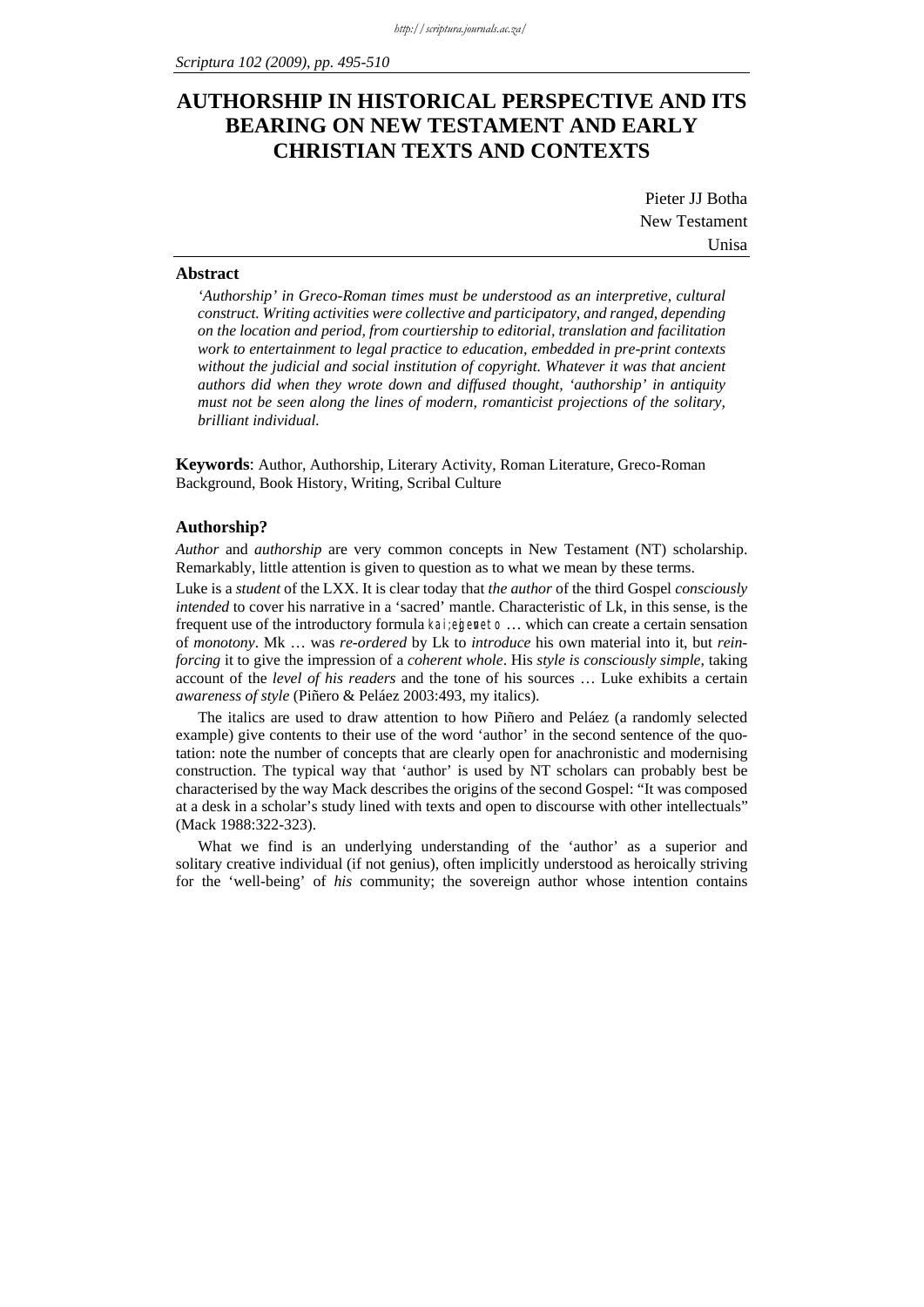*the* meaning of the work and whose *biography* authorises, directs and determines its writing.

'Author' is a word easily used, but mostly without historical contextualisation. In this study I offer a brief introduction to the problem, in order to contribute to developing a more adequate model of authorship.

Authorship is first and foremost a problem of culture, and it should be studied as a sociological problem in order to understand it historically. It is necessary to contextualise authorship because writing and reading are culturally embedded phenomena, similar to other social conventions. Furthermore, the historical constraints of ancient text production must be taken into account when we discuss the authors of Greco-Roman texts.

#### *Authorship has a history*

One of the legacies of living with the conceptual construction called 'Enlightenment' is the systematisation of the history of ideas in terms of individual authors' biographies. Modern historiography organised itself, since its inception in the late nineteenth century, as a massive collective biography of writers. This 'man and his work' biographical approach informs the problems, the understanding of sources, the methods and the outcomes of scholarship dealing with literary texts – including biblical scholarship.

However, we need to understand that 'authorship' has a history. Consider the social, political and cultural contexts of authors: our modern, contemporary understanding of the concept is determined by the transformation and decline of European courts and aristocratic patronage, presupposes a large-scale commerce in print and other symbolic goods, and the development of specific, novel forms of associations and modern social institutions. Whereas authorship was, in earlier times, intimately part of patronage it has become, for us, something determined by printing, literary property, censorship and income.

An array of sound scholarship undermines any continuity with regard to models of literacy and authorship between antiquity, the Middle Ages and modern times by exposing the remarkable and important developments in practices of writing and practices of reading.

A useful starting point for a theoretical reflection on these issues is a short essay by Michel Foucault (1971). Foucault asks the question, 'What is an author?', against the background of how Western culture since the Enlightenment uses the concept *genius* to think about literary and intellectual creation. This emphasis on the singularity of particular individual's creative knowledge should in itself alert us to the problems of anachronistic and ethnocentric thinking when conceptualising authorship.

<sup>1.</sup> This concept of authorship, despite our tenacious belief in it, is not even realistic with regard to *modern* authors (cf Borsche 1988). See, especially, analyses of the problems of defining and practising copyright: Woodmansee 1984; Jaszi 1991; Price & Pollack 1992; Rose 1993:1-8. In literary theory, Roland Barthes' 'The death of the author', published in 1968 was a major influence: 'The traditional, humanist concept of a single, human source of all meaning was discarded amid the clamour of disturbances and manifestations against authority all over Europe… With the jettisoning of the Author as the source and gaurantor of all meaning, the path was clear for the proliferation of questions about the process of reading. A revolution in thought had begun' (Biriotti 1993:1).

<sup>2.</sup> For example, Jerome's and Augustine's fundamental restructurings of the theory of translation (Copeland 1991) and Augustine's working out of a Christian theory of reading (Stock 1996). Or consider the profound impact caused by changes in the function of punctuation which occurred in the fifth and sixth centuries (Parkes 1993) and the crucial intellectual changes associated with the development of word separation (Saenger 1997). Elizabeth Eisenstein has written a remarkable assessment of the effects of printing on written records (hence on concepts of authorship) and on the shift from one kind of literate culture to another (Eisenstein 1980).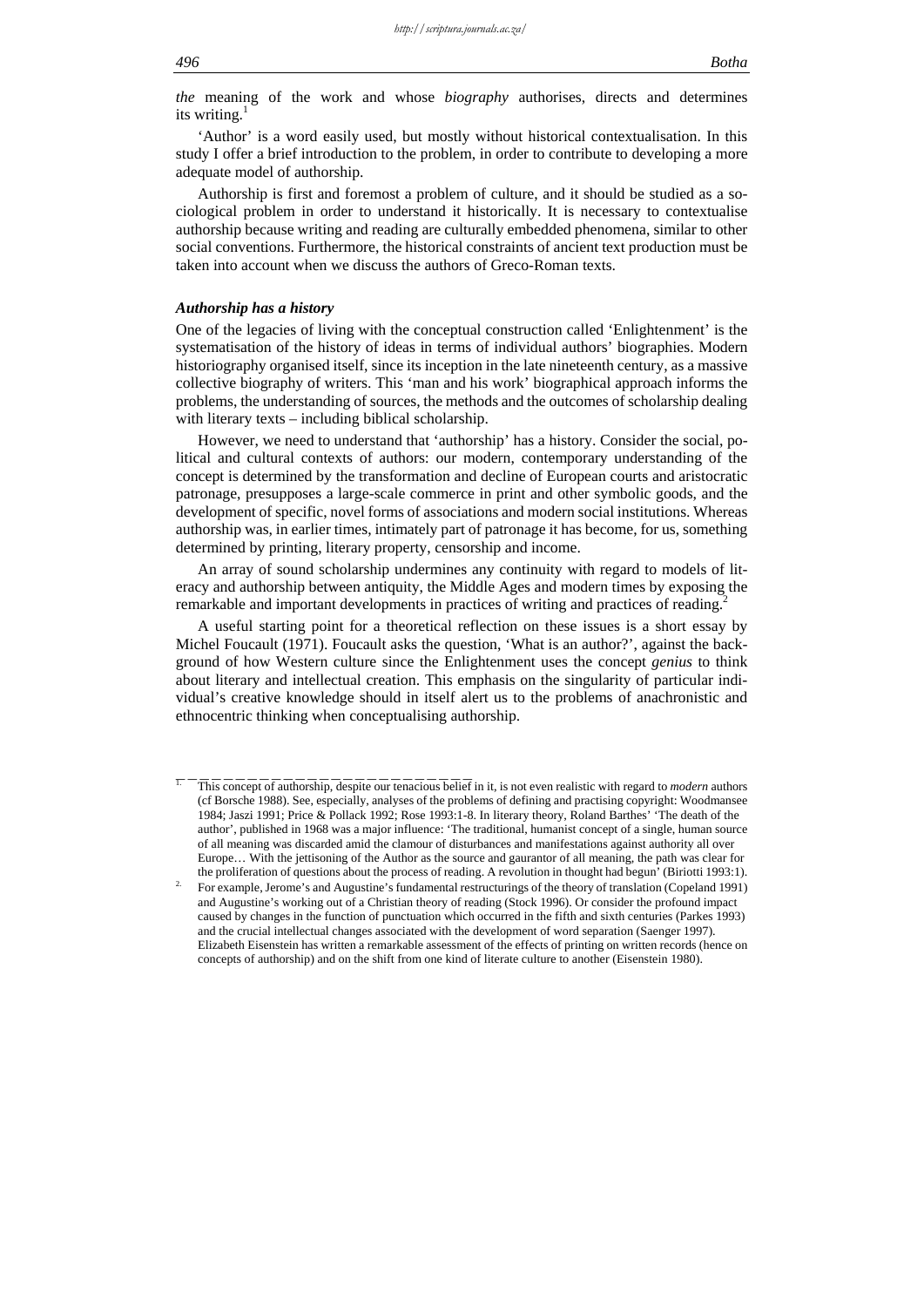#### *Authorship in historical Perspective and its bearing on NT and early Christian Texts 497*

Foucault's interest in this particular essay is to set up "an introduction to the historical analysis of discourse" (Foucault 1971:117). He considers the 'author as brilliant innovator' a Romanticist invention that had been projected onto history. To do a proper investigation he proposes a distinction between the "socio-historical analysis of the author's persona" ('biography') and the construction of an 'author-function' as an attribute of a text. This author-function represents the social value a text is laden with (or given to) when it is designated as a work of literary creation:

 …the author is not an indefinite source of significations which fill a work; the author does not precede the works; he is a certain functional principle by which, in our culture, one limits, excludes, and chooses; in short, by which one impedes the free circulation, the free manipulation, the free composition, and recomposition of fiction (Foucault 1971:118-119).

Thus, for Foucault, the Enlightenment produces a critical turning point in the history of authorship. Writing in this era took on a particular author-function; literature ceased to be understood as simply generally available knowledge and was seen more and more as a unique expression of a single consciousness in each instance.

Foucault also draws attention to another aspect of the systematic attribution of an author-function to texts in the eighteenth century: 'penal appropriation' (1971:108). He suggests the central aspect of Enlightenment authorship to have been censorship: the need for newly emergent states to control transgressive writings by punishing the authors of those writings.

Once a system of ownership for texts came into being, once strict rules concerning author's rights, author-publisher relations, rights of reproduction, and related matters were enacted … the possibility of transgression attached to the act of writing took on, more and more, the form of an imperative peculiar to literature (Foucault 1971:108).

The process of autonomisation for writers from the need for aristocratic protectors, and the period of professionalisation by means of modern literary property regimes became a system in which writers found themselves isolated before and vulnerable to the monopoly on violence exercised by the modern state, according to Foucault.

The widespread assumption of what authorship constitutes, in terms of property and legislation, namely that it is connected to 'genius', turns out to be a historically determined concept: a result of the limited opportunities for patronage for German-language authors in the eighteenth century who had to promote their texts on the print market (Woodmansee 1994).

Chartier (1994) – in critical dialogue with Foucault – proposes that the major development in the history of authorship during the Enlightenment was that the writer's name, image, and often personality became publicly recognisable. He draws attention to 'the author' appearing for the first time in the late seventeenth century on title pages, frontispieces, and introductory biographies in, especially, editions of collected works. The appearance of these authorial representations suggests that the Enlightenment's new idea of an author was primarily to define a coherent body of work. This process began in the seventeenth century with playwrights, who more than any other type of writer mediated between court, market, and academic institutions. By the end of the eighteenth century the author's *name* became most important for the new genre of novels, as it specified a work's creativity and originality.

Be that as it may, the historical *principle* underlying Foucault's short essay is of major importance, namely that authorship is a *construction*, a historical, cultural and contextual concept. That is, before a proper discussion of the authorship of a specific text can commence,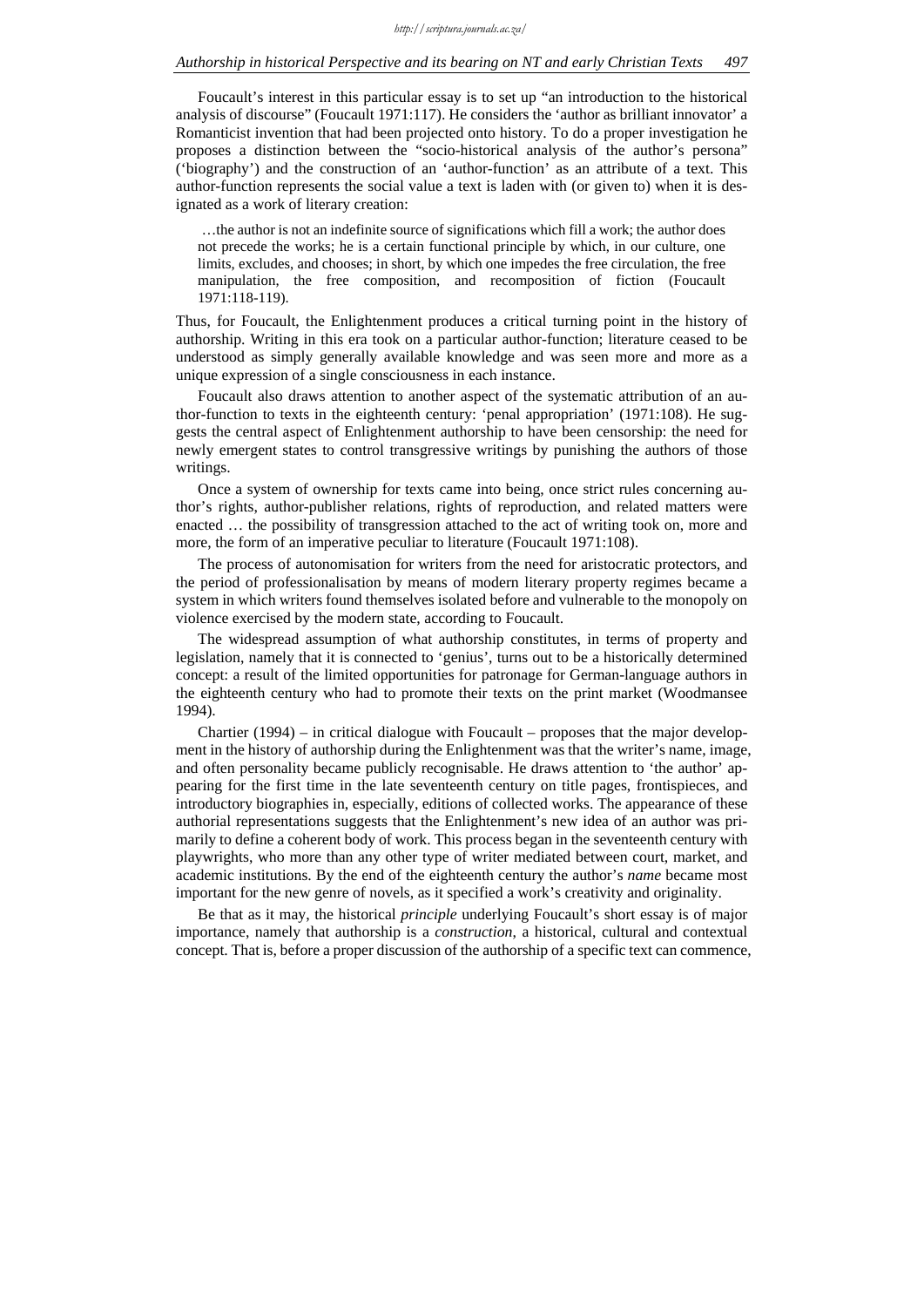we need a 'lexicon of authorship'. Much of this is still wanting with regard to the texts of early Christianity.

## **Towards a Historical Perspective**

To discuss 'authorship' in antiquity is complex and difficult, for a number of reasons. For instance, the term 'author*s*hip' did not exist in Greek or Latin. Of those who might today be considered 'authors', few if any would have been described by their contemporaries with that rubric. Those who 'wrote' also engaged in various other social and professional practices which were far more important as sources of status, power and social identity.

The Latin term *auctoritas* (which would eventually evolve into 'auteur') was used in medieval times to refer to the (few) ancient philosophers and their interpreters who could be cited in scholastic argumentation, but in "…the Renaissance humanist vocabulary, auteur began to refer to writers in a different sense, that of creator, and late seventeenth-century dictionaries attributed a second etymology to auteur, of common derivation with artisan, meaning creator" (Brown 2003).

Prior to the Enlightenment, the terminology for what we would think of as authors tended to distinguish according to genres, loosely related to different categories of knowledge or communication, such as poet, rhetorician, storyteller, reporter and such. An entirely different set of terms described those who plied the craft of script and record keeping, including 'writer', 'clerk', 'notary' and 'calligrapher'. It is only by the late seventeenth century that these terms, and the social institutions they describe, became increasingly distant from the world of literary works, and terms such as 'writer' and 'poet' began to describe creators of aesthetically valuable writing (cf Chartier 1994; Hamesse 1999:106-108).<sup>3</sup>

Literary property emerged, as a concept and as a legal practice, during the Enlightenment.<sup>4</sup> Prior to the eighteenth century, a writer was typically identified with a patron or with the honorific office the writer enjoyed at the discretion of a patron. Since the eighteenth century writers began to establish identities independent from a particular patron (no small reason being the decreasing availability and sufficiency of such patronage). This autonomy claimed by writers could only be established through literary property. Prior to the Enlightenment, "authorial assertions of preeminent domain were all but unthinkable" (Loewenstein 1985:102).

Copyright, as Rose points out, "is not a transcendent moral idea, but a specifically modern formation produced by printing technology, marketplace economics, and the classical liberal culture of possessive individualism" (Rose 1993:142). Certain shifts in worldview, and intellectual developments influenced by thinkers such as Locke, Smith and Kant, generated new, culturally specific ideas of property, labour, individuality and the market. These interacted to justify writers demanding remuneration from and for their writings. Such is the setting for the development of the Continental and Anglo-American notions of copyright,

<sup>3.</sup> During the Enlightenment, the tendency was to consider an author to be one whose writing was presented before an audience, either orally or in print. It is against the background of the world of *gentlemen* – the world of dignified, autonomous displays of erudition, taste and intelligence – that we should picture the increasing use of 'author'. That is, claiming to be an author was to change register, to go out on a stage where the public (rather than other 'gentlemen') is the judge of success or failure (cf Brown 2003).

That the concept of literary property emerged during the Enlightenment has achieved widespread assent; exactly why and how to explain this appearance has generated considerable debate. See, among many possible references, Darnton 1989; Hesse 1990; Chartier 1997; Rose 1993; Woodmansee 1994; Brown 1999.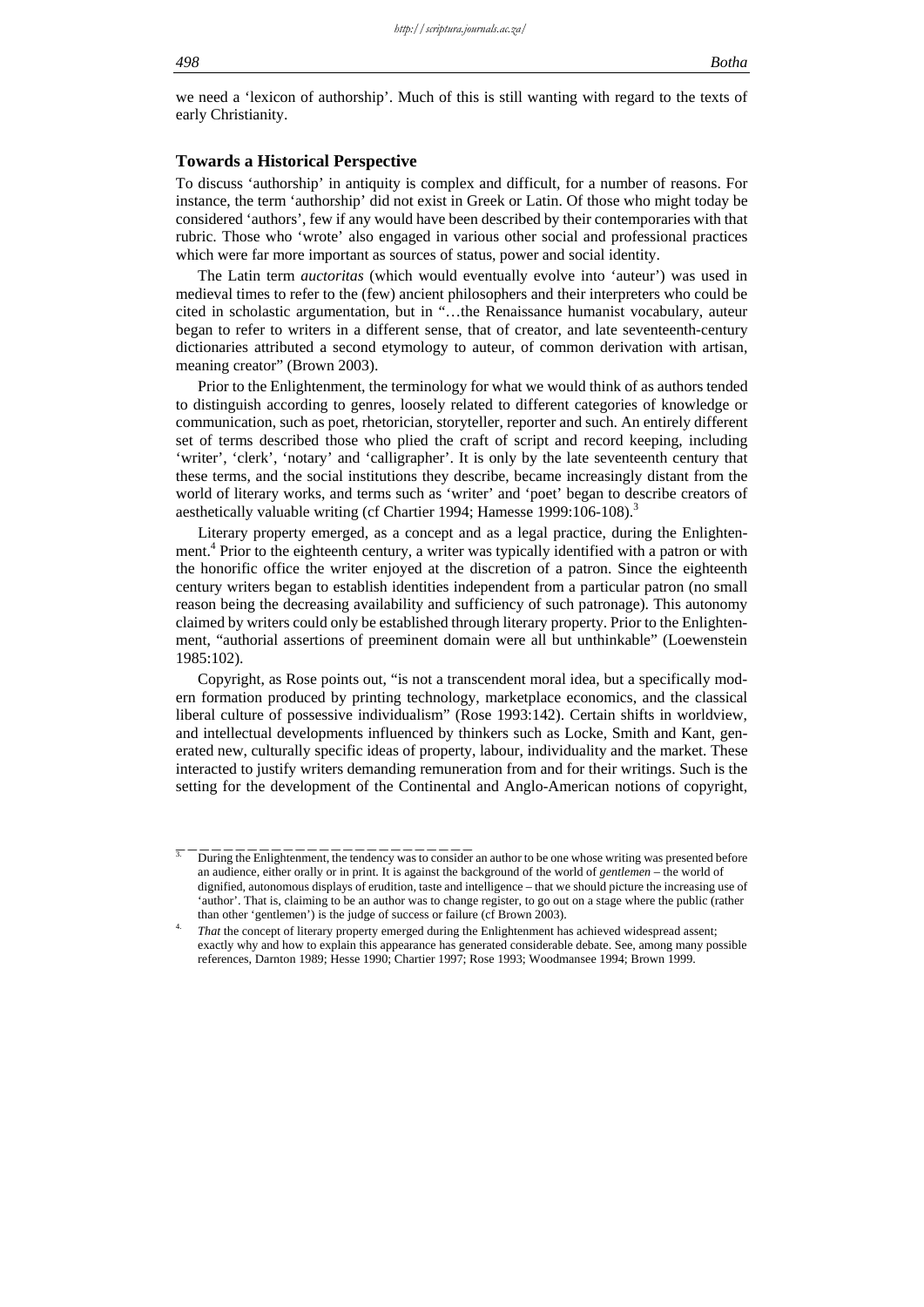that "charming notion that authors create something from nothing, that works owe their origin to the authors who produce them" (Litman 1990:965).

### **Aspects of the Greco-Roman Setting for Authorship**

In order to contextualise authorship in the first century we need historical information, to "peer over the shoulders of ancient authors" (Dorandi 1991). This is no mean task; in the following I *briefly* attend to *selected* aspects, as a preliminary exploration to contribute to a more comprehensive approach to our texts. These are: the practices of ancient authors, the publication and circulation of books in antiquity, and suggestions for investigating an 'author-function' of a writing.

#### *The writing Phases and Methods of Ancient Authors*

\_\_\_\_\_\_\_\_\_\_\_\_\_\_\_\_\_\_\_\_\_\_\_\_\_

There are only a few reports about the work methods of ancient writers. They are mostly indirect and surprisingly difficult to interpret. The following is a cursory survey of some of the evidence.

A convenient starting point is Pliny the Younger's description of the work methods of his uncle, Pliny the Elder, in his letter to Baebius Macer, who asked for a complete list of Pliny Senior's books (*Epistulae* 3.5). After listing his uncle's books, Pliny Junior explains "how such a busy man was able to complete so many volumes". Pliny describes an unusual 'author', one who would even sometimes work halfway through the night – clearly a very exceptional practice which (in part) explains Pliny Senior's productivity. How much we can extrapolate from Pliny's description of his uncle's practices to other writers is therefore a question.

Research began by reading, but reading was done by a reader (*lector*). In summer Pliny Senior liked to lie in the sun while books were read to him and notes and extracts were made. Making use of every possible opportunity, Pliny had someone read to him during dinners and even at bath time ("while he was being rubbed down and dried"). If he was not being read to, he dictated (*audiebat aliquid aut dictabat; Ep* 3.5.14). Possibly some notes were made by Pliny himself, but we know that he liked to keep at least one secretary at his side with book and notebook (*ad latus notarius cum libro et pugillaribus*; 3.5.15).

Lucian of Samosata, in his critique of the sudden rush of petty historians chronicling the Parthian War of 162-165 CE ("not only is everyone writing history, they are all Thucydideses, Herodotuses and Xenophons to us" – *Quomodo historia conscribenda sit* 2),<sup>5</sup> "offer a little advice" and warning: the writing of history requires effort and a great deal of thought (*Hist conscr* 5). Towards the end of his tractate, he offers us some ideas of how history writing should proceed:

As to the contents (pragmata aujta), he should not collect (sunakteron) them at random, but only after much laborious and painstaking investigation (anakrivanta). ... When he has assembled (approximately all or most of the facts let him first make them into a set of notes (upomnhma), a body of material as yet without charm and unorganised. Then, after arranging them into order (epiqei; thn taxin), let him give it beauty and enhance it with style (lewi-), structure (schmatizertw), and rhythm (*Hist Conscr* 47-48)

oujdei;~ o\$ti~ oujc ibtorian suggraffei: ma'llon de; Qoukudidai kai; ïHrodotoi kai; Xenofwhte~ hlmih a{pante~, *Hist. conscr.* 2.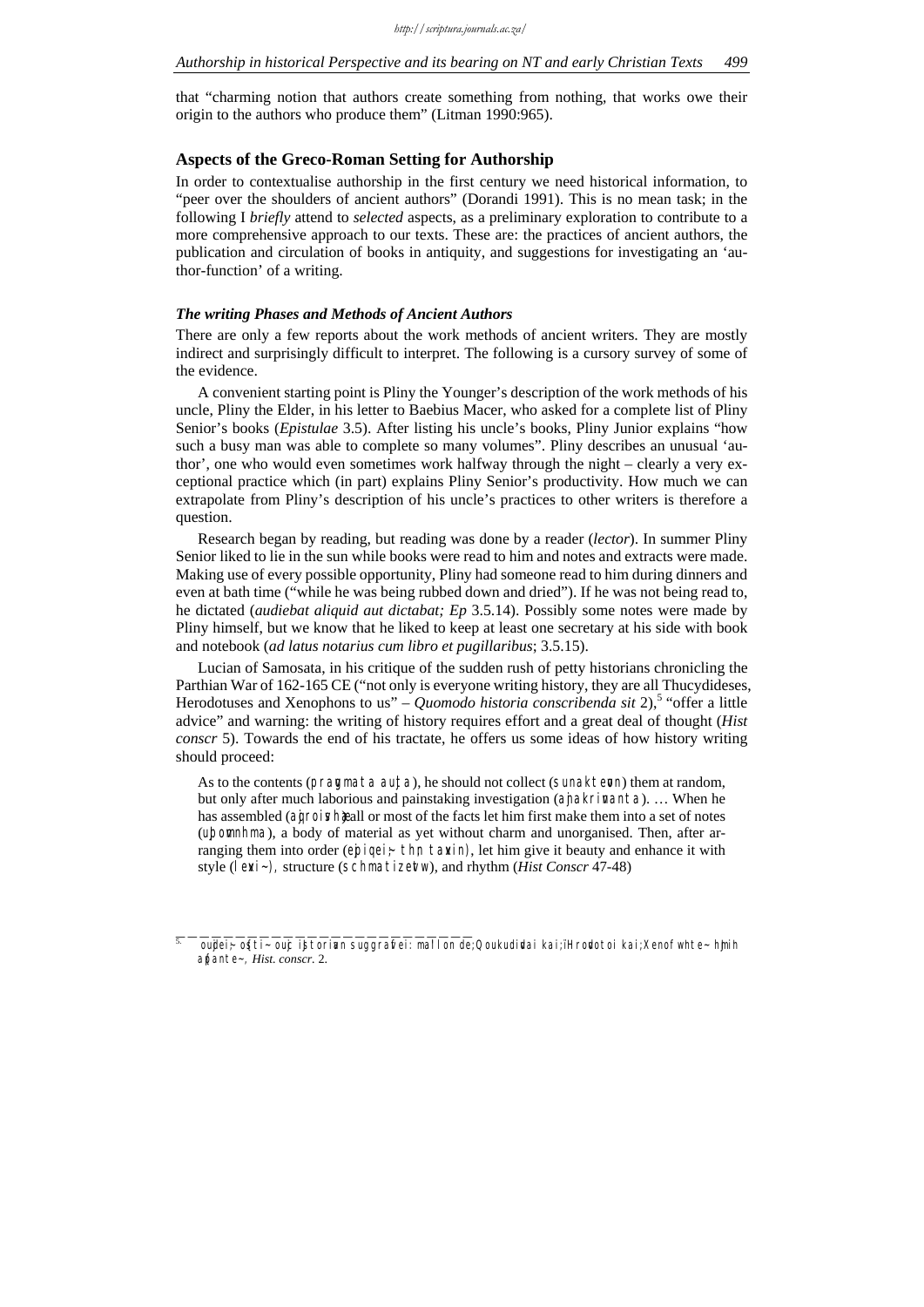#### *500 Botha*

Despite the apparent familiarity of these activities we should be aware that we do not really know exactly what was meant by several words such as *adnoto* and *excerpta* (Pliny) or upomnhma. Or how should we picture these authors *collecting* material and managing their  $notes?$ <sup>6</sup>

However, on the basis of these (and some other references, such as Marcellinus, *Vita Thucydidis* 47e, and Plutarch's "I read parts of my notebooks")<sup>7</sup> it is possible to gain some impressions of how Pliny the Elder (probably) and other ancient writers (possibly) carried out their work. Writing a book in antiquity began with a *lector*<sup>8</sup> reading a source book(s), of which notes were made, *adnotationes* – possibly by means of marking the scroll itself, then excerpts were collected and dictated to a *notarius* (stenographer), who transferred them to *pugillares*, notebooks consisting of plates made from wood (and wax?), or scrolls of papyrus. From these a text was dictated for writing onto papyrus scrolls (later into a codex made from papyrus or parchment). Alternatively, a further intermediate step took place: an extended collection of notes was made (onto a scroll) from which a draft text was dictated.

Thus, a writer had his sources read to him, marking (*adnotare*) the places that seemed important for the preparation of his work. Collaborating with (an) assistant(s) he created excerpts and dictated them to a stenographer, who transferred them onto *pugillares*, or onto a scroll. The result was the first, incomplete version of the work.<sup>9</sup>

We do not know in how many steps an author's work progressed or to what extent further readings and additional research and/or consultations resulted in actual re-workings of the text. We know that more material was noted in the margins of the previously collected parts or it could be added to the verso of the scroll. Various supplementary notes, and linguistic or stylistic improvements found their place either on the margins and on the empty places of the recto or on the verso, but these insertions and additions were not made by the author himself but instead were written down by a scribe or the professional diorqwth⊩ (corrector).

It stands to reason that before the text was copied or dictated for the creation of a good copy in preparation for publication, the collected material could be reworked and rearranged – though how many times and how comprehensively obviously varied from author to author. What is clear is the labour intensiveness (the many hands involved) of 'authoring', and given that, typically, one dealt frugally<sup>10</sup> with writing materials, extensive and repeated reworking of texts simply was not feasible. Final versions were distinguished from provisional, inter-

<sup>6.</sup> A fairly popular depiction, probably initiated by Prentice (1930:125), imagines authors making notes on single sheets or cards, which were 'kept together in a bundle or in a box'. This, to my mind, is a clear example of anachronistic projection. Dorandi points to the lack of evidence for such a practice; in fact, 'man schrieb auf eine ganze Rolle, nicht etwa auf Einzelblätter' (1991:12). Dorandi cites the informative study by Turner (1983).

More precisely, 'I read aloud (ajnel examhn) from my note-books (ek twh upomnhmatwn) the observations I have made for my own use' (Plutarch *De tranquillitate animi* 464e-465a).<br>In analogy to the a**jnagnwsth** ~ (slave trained to read, Nepos *Atticus* 14.1) the *lector* – typically a slave –

assumes the role that the author may claim for himself as *recitator* of his own works, or, if lacking confidence in his own elocution, which he may delegate (Pliny *Ep* 9,34; Suetonius *Divus Claudius* 41,2: *recitavit per lec-*

*torem*).<br>An interesting possible confirmation of this process can be found in Herculaneum Papyrus 1021. This scroll contains a first version or scheme of the *Academicorum historia* by Philodemus of Gadara (philosopher of the Epicurean School,  $\pm$  110-40 BCE), i.e., the first, incomplete version of the work as described above (cf Dorandi 1991:16-17). Of course, P Herc 1021 can also be just a collection of pure excerpts. Several papyrus texts containing Philodemus' works were discovered at several locations within a villa in Herculaneum.

<sup>10. &#</sup>x27;Sparsam' in the words of Blank (1992:82). At issue is not so much the cost of papyrus, discussed in detail by Lewis (1974:129-134), but availability. Writing materials simply was not in over-abundant supply to the extent we are familiar with.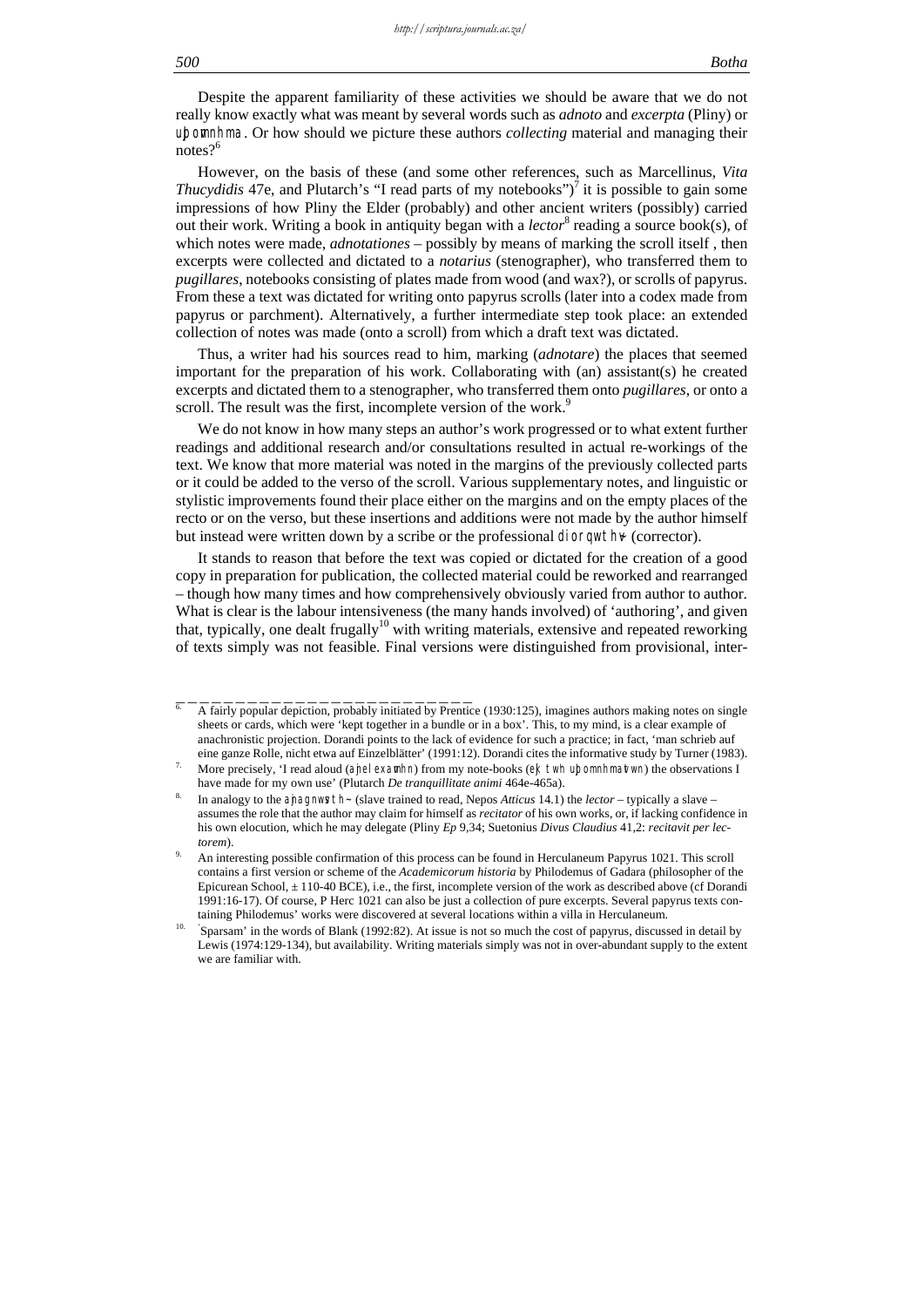#### *Authorship in historical Perspective and its bearing on NT and early Christian Texts 501*

mediate versions, though the difference often concerned form more than content. It is probable that the second phase could be avoided, or became an alternative (and not just an edited version) to the first. An author could organise the initial versions of his work either by compiling an unstructured conception or a detailed set of notes (upomnhma), either one of which was transferred into the final version (suggramma or suntagma).<sup>11</sup>

Other words used for the preparatory stages of writing are  $e^{\frac{1}{2}}$  succinct explanation, paraskeuh, preparatory draft, or upotupwsi-, sketch (cf Van den Hoek 1997:238 n.15). Roughly, then, we can distinguish two phases of authoring an ancient work. The first phase was draft versions based on prior collections of excerpts that had possibly been written on small plates or *pugillares*. Such provisionary drafts could circulate for review or comments and could even reappear under another name (Blank 1992:118). From these the final version or fair copy of the text (which was called either upomnhma or suntagma) was prepared which usually preceded the actual publication (ekdosi-).

Dictation played a dominant role during not just the compilation of the work but also when composing subsequent versions. Indeed, dictation determined all aspects of authoring, including the production of copies for distribution (Skeat 1956). Dorandi (1993) refers to some indications that poets evidently preferred writing themselves, while the prose writers commonly used a system of dictation, perhaps even exclusively. Generalisations are problematic as the evidence involves a wide arena and is tied to many different conditions, methods and personal or subjective circumstances.

Dictation, of course, facilitates an experience of writing as "a public performance, no matter how intimate the recording session and even physical absence of the audience" (Bauman 1986:106).

In the late Republican period and in the early Imperial period a few voices turned against the rampant use of dictation that occurred not only in scholarly works of prose but also in poetry (e.g., Quintilian *Inst* 1.1.20): dictation, it was felt, when composing, should be regarded with suspicion, as it requires the author's long and careful examination more than writing by one's own hand. Also, young and inexperienced authors may be tempted by dictation to publish careless and largely improvised works. Despite these protestations, dictation determined writing practices until Medieval times (cf Harris 1989:36, 224 n247; Small 1997:171-174, 185).

Depending on his skills and the needs of the author, the secretary recorded the dictation syllable-for-syllable or phrase-by-phrase (i.e. at the speed of writing) or by means of shorthand, at the speed of normal speech.<sup>12</sup> Often the secretary was entrusted with the responsibility of writing the text from incomplete notes. Authors left considerable scope to their secretaries; either on purpose, or due to rapid dictation, or because often only an outline or draft was provided. The line between editing and co-authorship is impossible to draw.

If one writer excerpts or copies portions of another's work, but adds comments, supplements, appendices or insertions – or subtracts or epitomizes – then whether we regard the

<sup>&</sup>lt;sup>11.</sup> Again, if we follow Dorandi (1991:26-29), something of this process can be substantiated from an analysis of the colophons of several papyri from Herculaneum (P Hercul 1427, 1506 and 1674), which contain books of rhetoric by Philodemus. Dorandi distinguishes between upomnhma and upomnhmatikon, with the latter indicating a more preparatory and less definitive stage of the redaction of the text than the former.

<sup>12.</sup> Dictation *syllabitim* is self-evident. See, e.g. Seneca *Epistulae* 40.10. Dictation *viva voce* supposes shorthand systems and the use of a tacugrafo~ (cf *LSJ*); see Seneca *Epistulae* 40.25; Suetonius *Divus Titus* 3.2. It was possible for a secretary to record a speech in the Roman senate (Seneca *Apocolocyntosis* 9.2). Cf Sherwin-White 1966:225.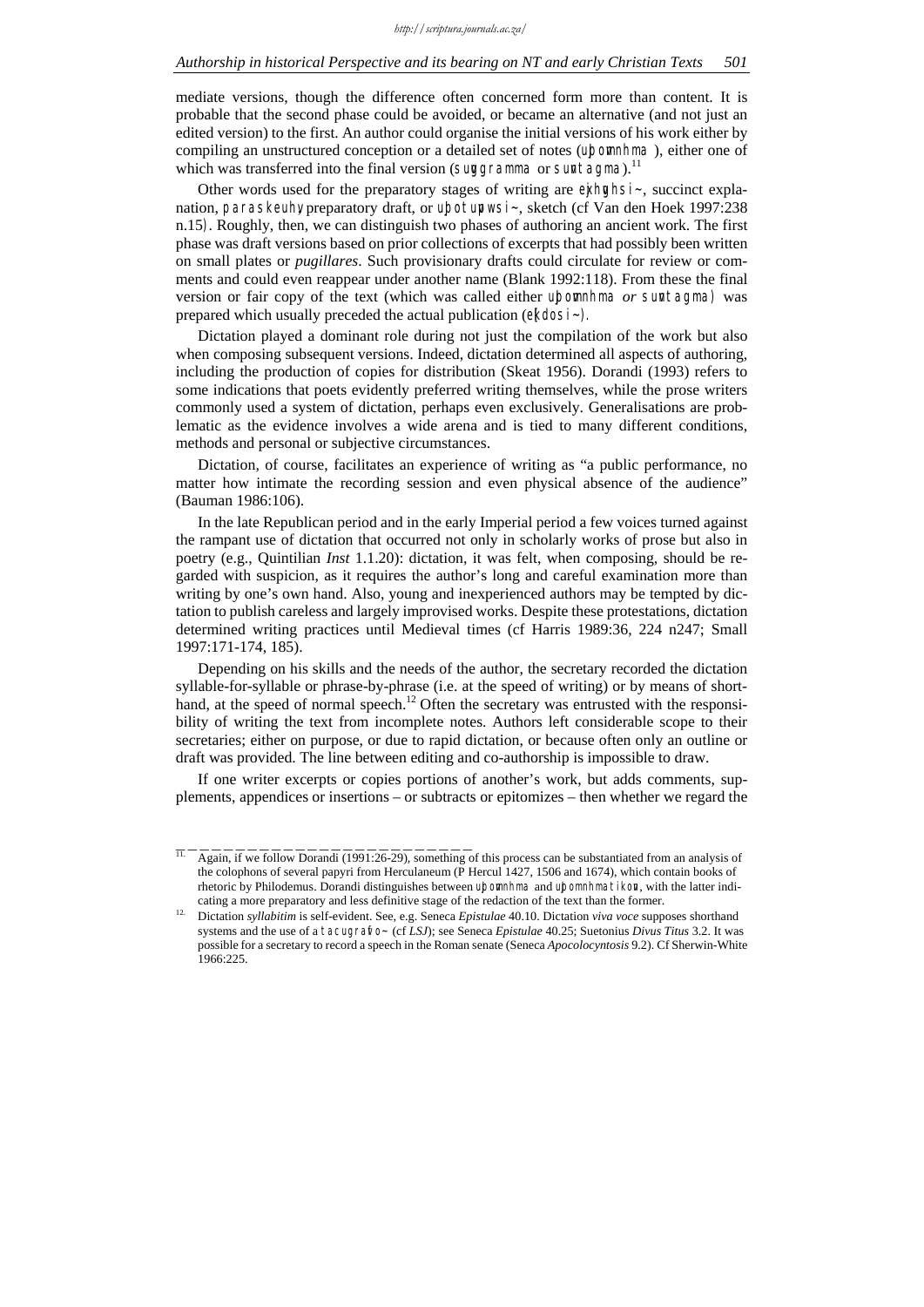#### *502 Botha*

'new' work thus produced as distinctively a different document in its own right, or as a 'new edition' or adaptation of the old, becomes a matter of degree only (Hall 1996:412-413).

#### *Publication*

The relationship between author, written language and 'reader/reading public' is not at all self-evident, especially where the concept of personal authorship had little association with property and individual, introspective identity. In antiquity books were often published without the name of the author or under another person's name. Works were collective, traditional, cultural enterprises.

Indeed, the very term 'publication' is not quite appropriate to translate  $ekdosi<sub>o</sub>$ , which is (mostly) used to indicate the making public of a work by means of an oral presentation of the text (Hadas 1954:60-64; Harris 1989:224-225). It is self-evident that such an act included a wide range of activities.

Often, 'publication' would be initiated by a dedication. The dedication of a literary work is the naming of a person with the intent of expressing an honour or gratitude to this person by association with the writing. Modern practice places the dedication as part of the so-called paratext (that is, on the title page, or on book covers, or in prefaces), but Greek and Latin dedications preserved from antiquity are part of the actual work.<sup>13</sup> The basic form of the dedication is an address at the opening of the text, as we find in Cicero when speaking of his literary plans in his letters to Atticus, or at some convenient point in the main part of the text (cf Janson 1964:105-106, 116-124).

The use of dedications in Hellenistic and Roman literature is related to the patron-client system so characteristic of Greco-Roman times. The recipients of a dedication may be rulers (Ovid *Fasti* 2.11-18 = to Caesar Augustus),<sup>14</sup> members of the ruling house (Ovid *Fasti* 1.3-26 = Germanicus, son of Drusus, brother of Tiberius), politically powerful persons, known as patrons of poetry, such as Maecenas, Octavian's right hand man and patron of Vergil (*Georgics* 1.1-5); or Messala, patron of Tibullus (2.1.31-35).<sup>15</sup> Often they are highly ranked friends (Statius *Silvae* 1 praef) It is evident from statements in Cicero's letters that reciprocal dedications were an important means of group contact in literary circles. Plutarch dedicated several of his treatises to friends, undoubtedly to maintain his associations. Often the recipient is a protector or patron of the author (Baldwin 1982; Williams 1982). An author also gained prestige through dedication to high-ranking individuals.

A dedication copy is obviously presented or sent to the receiver, which is (in a sense) a public ritual. How dedication and publication relate to each other cannot be stated with certainty. Sometimes publication is made dependent on the recipient's approval. This obviously relates to the fairly common practice of an author circulating his work among friends and requesting criticism before publication. These circles of friends were also the primary audience addressed by an author – only after discussions there he would present his works to a

<sup>13.</sup> Most often seen as parts of poetry volumes; examples: Lucretius, Virgil (*Georgics* 1), Catullus 1 (where the

dedicatory poem introduces the body of the poetry book). 14. Valerius Maximus *Factorum et dictorum memorabilium* praef is a dedication to Tiberius. Valerius is the earliest extant prose author to invoke the emperor (Wardle 1998:68).

<sup>&</sup>lt;sup>15.</sup> About the aristocrat M. Valerius Messalla Corvinus: Maltby 2002:41-42.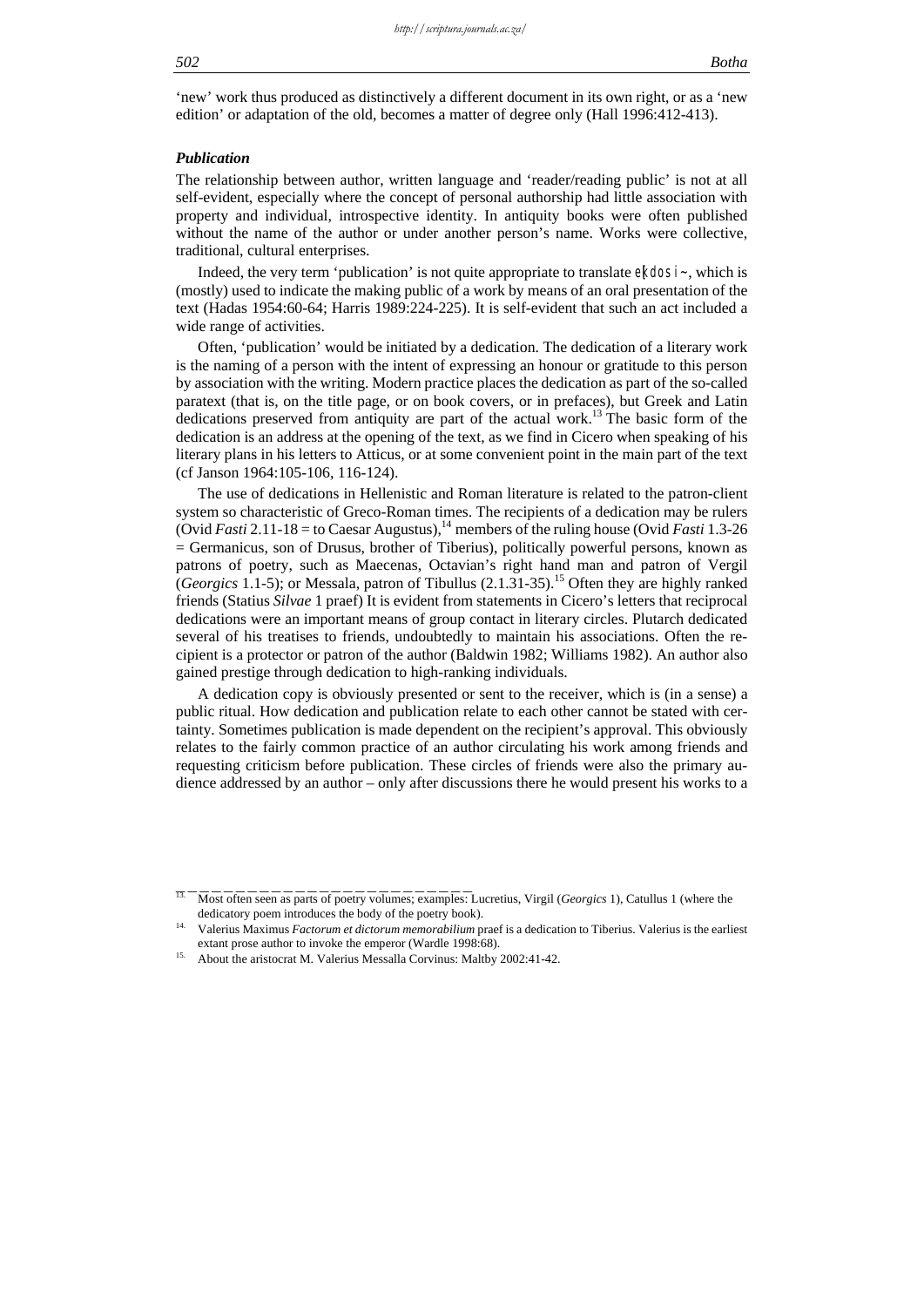wider audience in public readings or sometimes even dramatic performances, thereby publishing them.<sup>16</sup> Authors sometimes carefully planned the timing of making a work public.

As for the time when he published (exertal when his dialogues, this was not left to chance, but he chose holy-days and festivals of the gods for his works to be offered up and made known to the public (khruwttwntai)... Thus he published (ejxerdwken) the *Timaeus* at the Bendidia…, the *Parmenides* at the Panathenaea, and others at other festivals (*Anonyma prolegomena in Platonis philosophiam* 16.35).17

The author could either promote his work himself or entrust it to a publisher who arranged for copies, assuming the production costs (in some cases with financial assistance from the author or his patron), and taking care of the distribution. The most famous publisher in antiquity was probably Atticus, a friend of Cicero's. In his workshops, Atticus employed a number of highly qualified scribes (*librarii*) and proof-readers (*anagnostae*), whose service helped him to issue high-quality publications. In some cases, the author himself or a scholar could examine the copies, a practice which often led to changes in content.

The 'performative readings' of texts in the Roman era is crucial to understanding literary activity. The *recitatio* was, by and large, the medium through which an author's work came to be experienced by others. Pliny (*Ep* 1.13) writes that in April one could hardly have a day go by without someone giving a public reading – he also praises "those whose interest in writing and reading aloud is not dampened by the idleness and conceit of their listeners".

The author could do the recitation himself, but often a *lector* was engaged. In a letter written to Suetonius, asking advice about his poor reading skills, Pliny explains:

I am told that I read badly – I mean when I read verse, for I can manage speeches, though this seems to make my verse reading all the worse! So, as I am planning to give an informal reading to my personal friends, I am thinking of making use of one of my freedmen. This is certainly treating them informally, as the man I have chosen is not really a good reader, but I think he will do better than I can as long as he is not nervous... Now, I don't know what I am to do myself while he is reading, whether I am to sit still and silent like a mere spectator, or do as some people and accompany his words with lips, eye, and gesture (*Epistulae* 9.34).

The impact of this practice was extensive on how an author composed, structured and styled his work. Surely this must have been a contributing factor in the so-called increasing rhetoricisation of Roman literature during the Empire.

*Recitatio* also helps to understand the relative lack of punctuation in texts from Greco-Roman antiquity. Prior to the fifth and sixth centuries texts had been written largely free of punctuation or word separation in keeping with the expectations of readers trained in the art of Roman rhetoric. "Writing, for them, was to be in the most neutral form possible, since it was the responsibility of the reader, declaiming aloud, to divine the rhythms of the *cursus* which signalled the formulaic *clausulae* marking the major divisions, or *cola* and *periodi*, of the discourse" (Briggs 2000:412-413).

Cicero (*De oratore* 1.94), Arrian (upomnhmata not intended for publication which others got hold of without his will or knowledge, *Epicteti dissertationes* 1 dedicatio 2-4) and Tertullian (*Adversus Marcionem* 1) all refer to this distinction between private/limited circulation and regular publication, and its attendant problems.

<sup>17.</sup> Westerink 1962:32, 33. The *Prolegomena* was a handbook introducing Plato in the Alexandrian School. The point is not about Plato's methods, but that this is how a teacher of Late Antiquity thought an important author operated.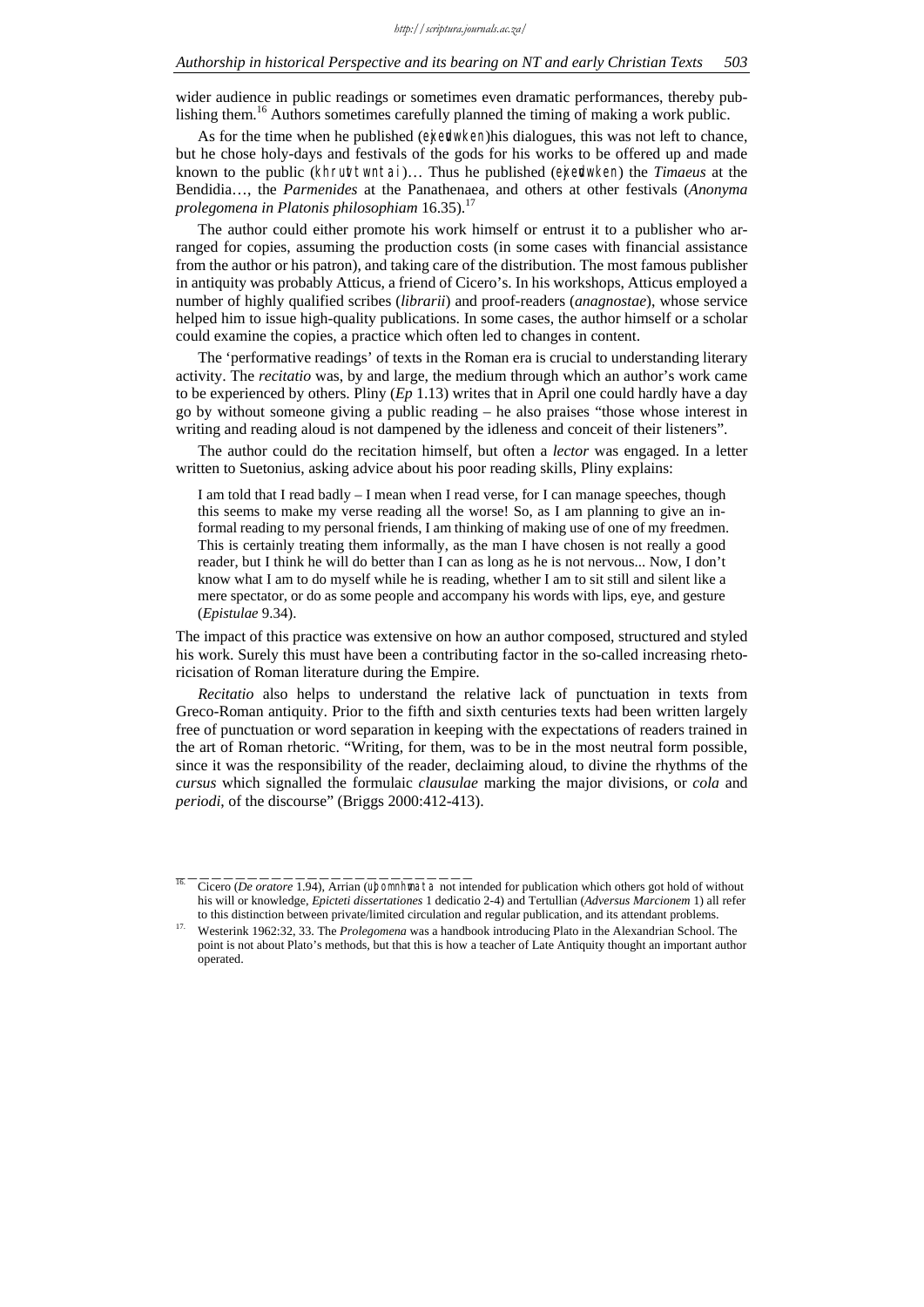#### *Circulation of Books*

After the book was copied the task of distribution was seen to by the publisher who sometimes was also the bookseller. However, given that publication in antiquity consisted of an oral presentation of the particular text, "the primary way of distributing books was not … by means of a trade of any kind, but through gifts and loans among friends" (Harris 1989:225). The forces of social status that regulate such relationships (Starr 1987:213) must have been shaping forces for an author's work as well. Most readers depended largely, if not exclusively, on privately made copies of texts, without the substantial intervention of any commercial system of distribution (Starr 1987:215-216). Bear in mind, that this was a world where one had no guarantee that a work was even by its putative author. In a world of copying, forgeries, and formula, the notions of originality and intellectual property were unknown (Troll 1990:103).<sup>18</sup>

Book dealers were, in Starr's words (1987:220), the owners of small shops that dealt in luxury items, apparently only handling current literature and not selling older works. It is important to keep in mind the underlying dynamics of ancient book circulation: literature was a symbol of social status (and conversely, a point of access to the upper class, a way of making contact with the elite), and remained the preserve of the aristocracy except in oratorical events and public performances (cf Starr 1987:223).

#### *The 'viva vox' as author-function*

\_\_\_\_\_\_\_\_\_\_\_\_\_\_\_\_\_\_\_\_\_\_\_\_\_

A discussion of possible author-functions of texts from the Roman Period will need to investigate how the emergence of the Principate affected the relationship between literature and politics, specifically the various positions of an author within the Roman state with its increasingly monarchist structures. This would require detail as well as general trends, and must cover the entire range from panegyrics to fundamental opposition.

In addition to these socio-political aspects of writing several other salient aspects should also come into purview. For example, various works reveal authors' struggle to establish their identity or polemically dealing with their traditions in literary-historical self-reflection (cf Schmitzer 2002).

Another challenge would be to understand the role of biographical information for the interpretation of texts *according to the ancients.* A number of indications make it quite clear that the biography of an author was considered important to ancient readers /exegetes: the *bios* of an author should be studied and known before one starts with his writings (Mansfeld 1994: passim). Despite this focus, the concept of an artistic oeuvre as an entity was unknown in antiquity; a publication "was not seen as the conclusion of a productive process, and thus third parties principally had no scruples interfering with an author's work – e.g. by interpolation or even to attribute other works to him in order to profit from the reputation of a famous name" (Schmitzer 2008). What is noteworthy is that the role of such biographical

<sup>18. &#</sup>x27;At this point an important critical principle needs to be explicitly stated, for it is one that, used as we are to the printed word as a primary vehicle of communication, with its attendant apparatus of publishing houses and copyright law (and, in scrupulous scholarship, careful observance of distinctions between exact quotation, paraphrase and referential citation), we too easily overlook. Where all documentary communication is hand written, as for any ancient writer it was, the distinctions that appear clear to us between author and scribe, copyist and commentator, editor, secretary, "literary executor", and publisher, lose much of their significance' (Hall 1996:412).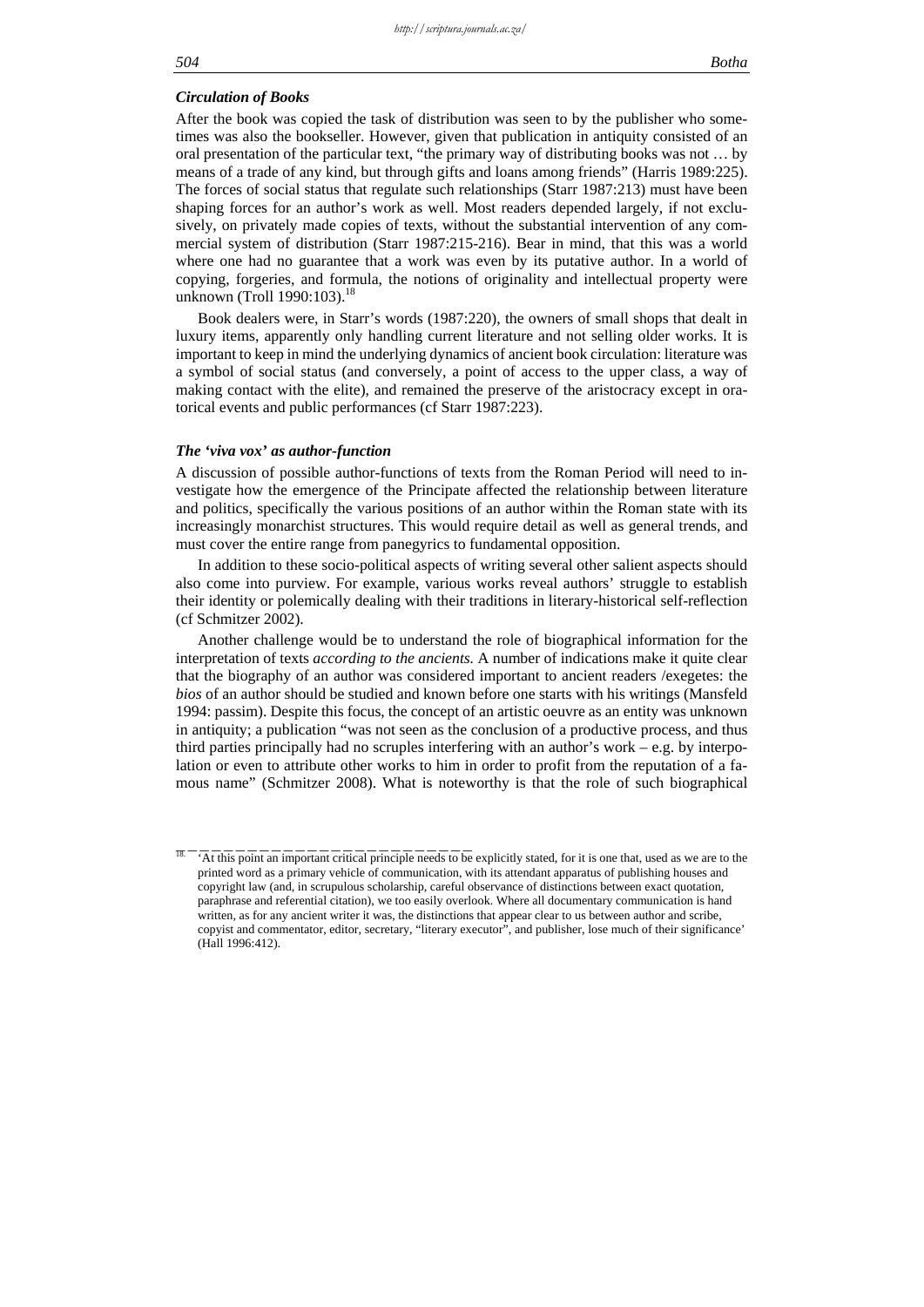'information' was not historical as we would understand it. Often, it seems, the *bios* of the author – in the sense of the help it offers for understanding what he wrote – lies in its prescriptive implications, like the wise man striving to be useful even after his death (to adapt Seneca *Epistulae morales* 102.30).

The self-statements by various authors can and should also be investigated. However, to conclude this list of possibilities I want to draw attention to the *viva vox*.

The Mediterranean world of Roman times is often described as 'face-to-face' communities (Brown 1978:3; Malina 2001:88-91). This 'face-to-face' setting is the pre-condition for any attempts at formulating possible author-functions of ancient texts. Reading in antiquity was not experienced as a silent scanning, mainly mental activity. It was a performative, vocal, oral-aural event (Dorandi 1993:81; Botha 2005:622-625). Reading aloud while others listened is a practice that cements sociability, adding distinct elements to the social functions of writing and publishing. It is printed matter that first, in the history of books, made it possible for an author to reach right into the heart of the single individual, and it is only the mass-produced printed book that can be an object imbued with moments of private life, a memory or an emotion or some sign of identity.

The Greco-Roman emphasis on the living voice is well-known (Botha 1993). Yet, it is precisely this emphasis in *the context of writing* that – I propose – reveals something about textualised authors. A text, words written, the implied author, was meant to become a living voice.

#### **Towards a Cultural-historical Understanding of Authorship**

To make some progress towards historically conceptualising authorship and towards contextualising the author-function in Roman times some imperatives seem appropriate.

 *Firstly*, a distancing, self-critical move is necessary. Projecting the problematic nature of modern notions of authorship onto authors from antiquity is to underestimate the historical and cultural determinedness of communication. Writing is never merely writing; it is part of a communicative *event*, inscribed into a cultural pattern or system (Olson 1988:27). We need to be aware of the complexities of ancient literacy, orality, tradition and communication, and active steps towards this critical awareness should become part of our scholarship.

The 'author' is a construct;<sup>19</sup> hence the requirement of a self-critical look at *our* understanding of authorship. Foucault (1971:101) has indicated the issues at stake when he observed that it would be worth examining "how the author became individualized in a culture like ours, what status [the author] has been given, at what moment studies of authenticity and attribution began, in what kind of system of valorization the author was involved, at what point we began to recount the lives of authors rather than of heroes, and how this fundamental category of "the-man-and-his-work criticism" began". Foucault's questions go to the heart of the problem that is the concern of this article; prompting us, when we study early Christian texts, to consider, "What are the modes of existence of this discourse ? … Who can assume these various subject functions? … What difference does it make who is speaking?" (Foucault 1971:120).

<sup>19.</sup> This claim is, primarily, in terms of *discourse* and not *subjectivity.* The concern is with the *representation* of authorship and notions of property, originality, influence and authority. See also Saunders & Hunter's (1991) critique of treatments of authorship that are, in their words, 'subject-centered'.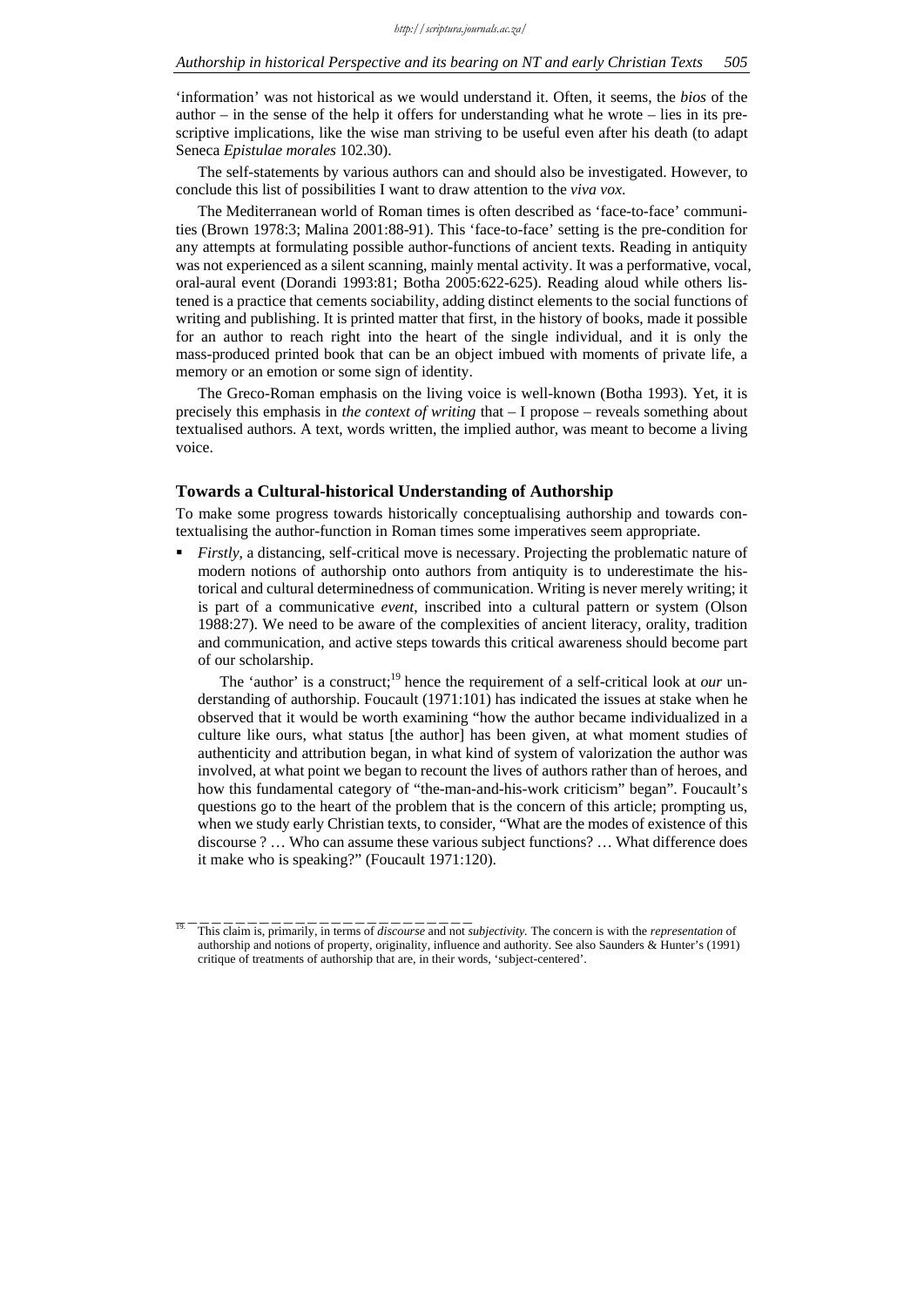- *Secondly*, detailed consideration of the 'substance' of authoring is imperative when discussing contexts of our texts. The material aspects and the communal interactivity of writing (and reading) in Roman times can no longer be neglected. An 'author' was essentially a craftsman; basically he was master of a body of rules, preserved and handed down to him in rhetoric and poetics, for manipulating traditional materials in order to achieve the effects prescribed by the patron (and) or audience to which he owed both his livelihood and social status.
- *Thirdly,* always to keep in mind that to practice his craft an author *required* a group effort. This wider circle of readers, assistants and secretaries determined the product, its dissemination and, *necessarily,* had various effects on loyalties in its creation. Research and reflection were by means of recitation and listening; composition by means of dictation.

Das Verfassen des Textes, das, wenn es autographisch war, von dem Geräusch der Stimme begleitet wurde, oder das Verfassen vermittels des Diktats oder auch die Probelektüre des Textes, die der Autor Freunden gab, waren zweckdienlich für eine Schrift, die in der Hauptsache zum Hören gedacht war.<sup>20</sup>

Given the 'communal', interactive authorship of ancient documents, a number of typical exegetical interests of modern biblical scholarship require careful reconsideration. Authorship/author (as category of interpretation) is considered as central to our discipline not only in theory, but in practice: in the way single-figure studies dominate criticism; in the organisation of texts in 'editions'; in biographical studies; and above all, in the idea of 'style', of a writing marked uniquely and characteristically, a style expressing a person's 'mind' or 'psyche' whose essential identity scrawls across a page and declares its supposed 'ownership' of self-revealing and self-constituting discourse. Historicising authorship must dramatically impact on this particular paradigm of scholarship.

 *Fourthly,* a new appreciation for the importance of 'micro-history', of the concretising of social history (cf Magnússon 2003) seems relevant.

Reading is a 'way of taking meaning from texts'. 'Ways of taking' from books are "as much a part of learned behaviour as are ways of eating, sitting, playing games and building houses" (Heath 1982:49). Consequently the literacy events in which people participate and the meanings they 'take' from them require a broad framework of socio-cultural analysis in order for ancient reading and writing to make sense (cf Heath 1982:74). It is in this sense that the importance of the history of the everyday becomes crucial.

To gain an understanding of the process of authoring and the writing of books in antiquity we clearly need the perspective of communication-as-performance theories, but they must be based on a history of everyday life, informed by the routines, habits, and phenomena associated with writing and reading in *those* times. To find ancient 'author-functions' we need to reconsider everyday life as sites of cultural creativity. It is in the habits, rituals, routines, and traditions of daily life that meaningful communication was embedded, and writing and reading were pertinent occasions for and ways of associating with others, unique to the *poleis* and smaller communities of the Roman empire.

*Fifthly*, the role of patronage when construing ancient authorship can hardly be overestimated.

Guglielmo Cavallo, cited by Dorandi (1993:82).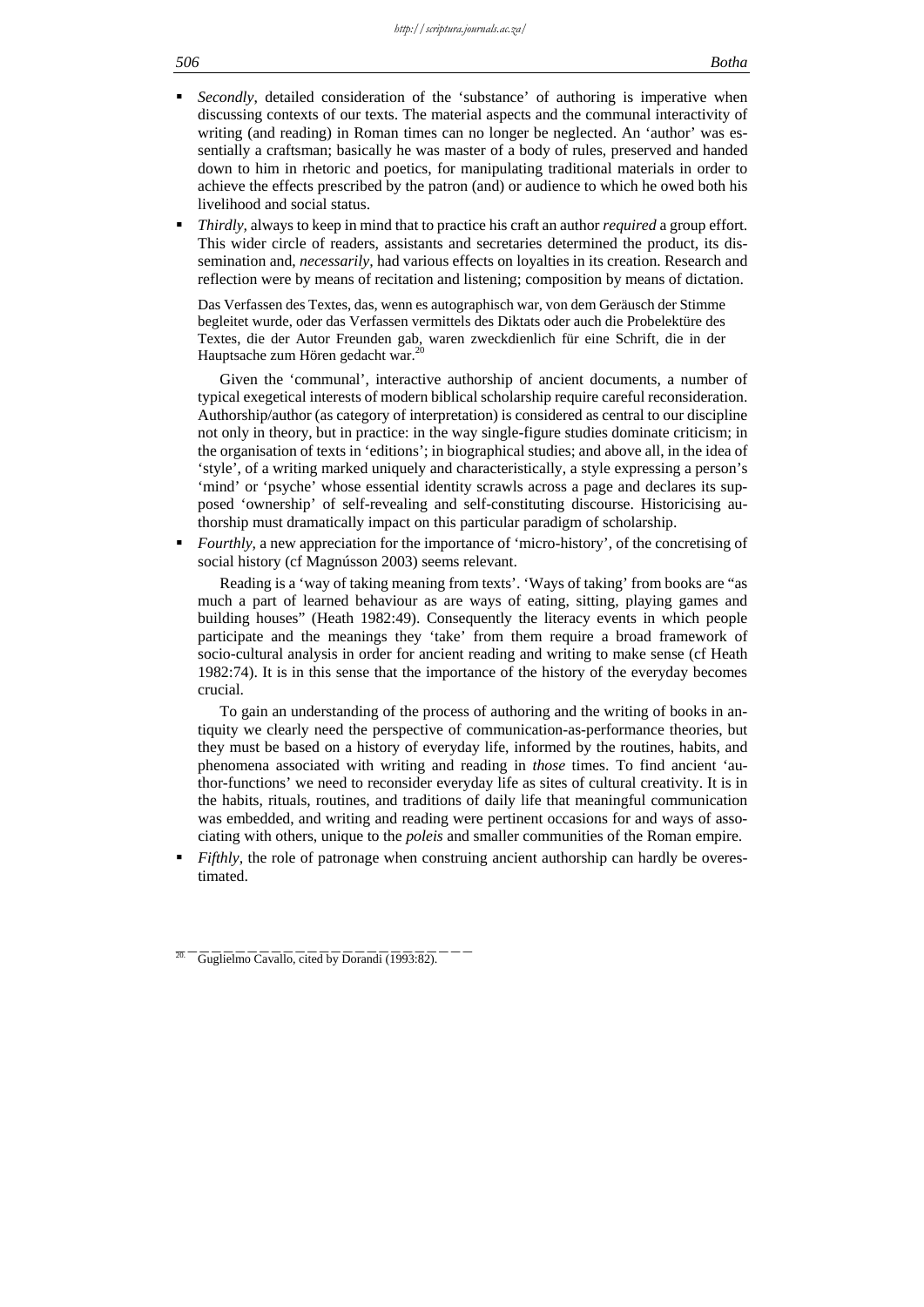### **Concluding Remarks**

In conclusion, I summarise the gist of the argument presented here by means of some propositions, inviting further discussion and research.

- Although socio-cultural history has become prominent in NT scholarship, crucial topics are still neglected. Many investigations of early Christian texts operate with a very inadequate model of authorship. We need to avoid anachronistic terminology and conceptualisations and uncritical ethnocentrism when it comes to authorship, literacy, tradition, writings and other aspects of ancient communication. Romantic conceptions of authorship are inappropriate in discussing the cultural productions of antiquity.
- A lot about earliest Christianity, given current evidence, cannot be known. We should be willing critics committed to discrediting problematic claims and longstanding myths, even at the cost of an apparent reduction in historical knowledge.
- Authorship should be studied as a sociological and cultural problem, and analysed with the aid of cross-cultural models.
- The history of the book is as relevant and as important to our disciplines as the history of the Roman Empire. Much of biblical scholarship has been practised as if that history had no importance for the comprehension of works. It is precisely the history of the book that can inform us about the techniques, practices and expectations of those who produced the texts studied in NT scholarship.
- Our practice and experience of authorship are determined by distinct values relating to literary property and censorship; authorship to us is inextricably linked to income, and due to the printing revolution our understanding thereof has become fundamentally *visual*. In earlier times, authorship was intimately part of patronage and mainly understood in aural, performative terms.
- We should be conscious of the (vast) differences between the notions of the creative individual and intellectual property underlying contemporary notions of authorship, and the fact that most literary work in antiquity was corporate rather than individual. Furthermore, many of the written products of antiquity tend to be formulaic.
- The 'living voice' played a major, if not the predominant role during the compilation of the work, in its production and its being made public, as well as in the exegesis and use of a work.
- Questions about authorship are about the relationship between author, written language and 'reader/reading public'. The associations of personal author*ship* had unique meanings in antiquity. Books could be (and were) published without the name of the author or under another person's name. Literary works were collective undertakings. Individuals associated with texts related to *authority* (and not to origins).
- The study of writing and authoring practices reveals not only an oral-aural communicative experience but also, and then vividly, the social inequalities and hierarchies determinative of the Greco-Roman world.
- Where all documentary communication is handwritten, as for any ancient writer it was, the distinctions that appear clear to us between author and scribe, copyist and commentator, editor, secretary, student, plagiarist and publisher, lose much of their significance.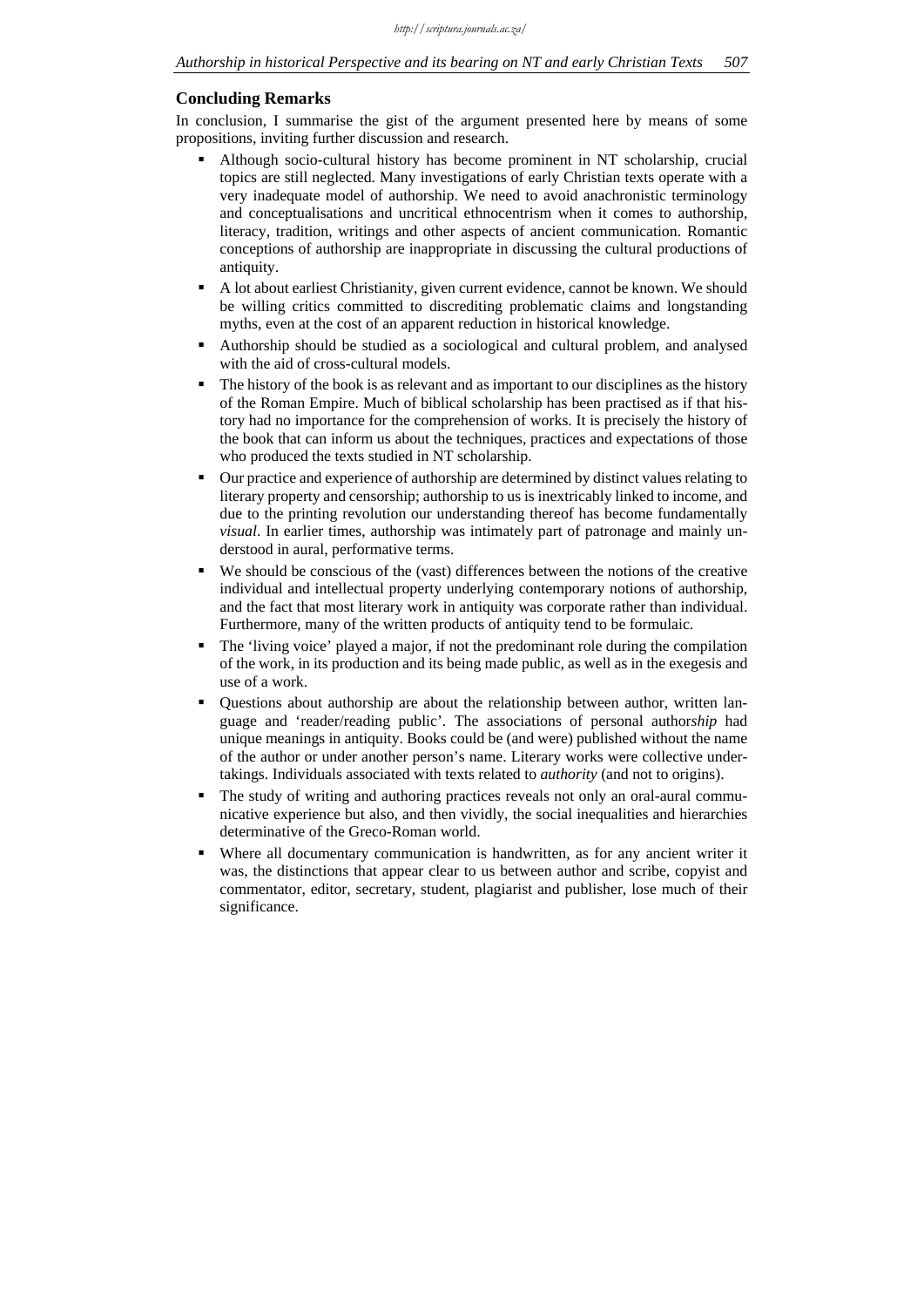## **BIBLIOGRAPHY**

- Baldwin, B 1982. Literature and society in the later Roman empire, in BK Gold ( ed.), *Literary and artistic patronage in ancient Rome*, 67-83. Austin: University of Texas Press.
- Bauman, R 1986. *Story, performance, and event: Contextual studies of oral narrative.* Cambridge: University Press.
- Biriotti, M 1993. Introduction: Authorship, authority, authorisation, in M Biriotti & N Miller (eds.), *What is an author?*, 1-16. Manchester: Manchester University Press.
- Blank, H 1992. *Das Buch in der Antike.* München: Beck.
- Borsche, T 1988. Wer spricht, wenn wir sprechen? Überlegungen zum Problem der Autorschaft. *Allgemeine Zeitschrift für Philosophie* 13(3), 37-50.
- Botha, PJJ 1993. Living voice and lifeless letters: Reserve towards writing in the Greco-Roman world. *Hervormde Teologiese Studies* 49, 742-759.
- Botha, PJJ 2005. New Testament texts in the context of reading practices of the Roman Period: The role of memory and performance. *Scriptura* 90, 621-640.
- Briggs, CF 2000. Literacy, reading and writing in the medieval West. *Journal of Medieval History* 26(4), 397-420.
- Brown, GS 1999. After the fall: The "*Chute"* of a play, "*Droits d'auteur"*, and literary property in the Old Regime. *French Historical Studies* 22(4), 465-491.
- Brown, GS 2003. Authorship, in AC Kors ( ed.), *Encyclopedia of the Enlightenment.* Oxford: Oxford University Press. (http://0-www.oxfordreference.com <retrieved 23 November 2007>).
- Brown, P 1978. *The making of late antiquity.* Cambridge (Mass.): Harvard University Press.
- Chartier, R 1994. Figures of the author, in *The order of books: Readers, authors and libraries in Europe between the fourteenth and eighteenth centuries*, 25-60. Oxford: Polity Press.
- Chartier, R 1997. The man of letters, in Y Vovelle ( ed.), *Enlightenment portraits*, 142-189. Chicago: Chicago University Press (Original publication 1992).
- Copeland, R 1991. *Rhetoric, hermeneutics and translation in the Middle Ages: Academic traditions and vernacular texts.* Cambridge: Cambridge University Press.
- Darnton, R 1989. The facts of literary life in pre-revolutionary France, in YM Baker (ed.), *The political culture of the Old Regime*, 261-291. Oxford: Oxford University Press.
- Dorandi, T 1991. Den Autoren über die Schulter geschaut: Arbeitsweise und Autographie bei den antiken Schriftstellern. *Zeitschrift für Papyrologie und Epigraphik* 87, 11-33.
- Dorandi, T 1993. Zwischen Autographie und Diktat: Momente der Textualität in der antiken Welt, in W Kullmann & J Althoff (eds.), *Vermittlung und Tradierung von Wissen in der griechischen Kultur*, 71-83. ScriptOralia, vol. 61. Tübingen: Gunter Narr Verlag.
- Eisenstein, EL 1980. *The printing press as an agent of change: Communications and cultural transformations in early-modern Europe.* Cambridge: Cambridge University Press.
- Foucault, M 1984. What is an author? In P Rabinow ( ed.), *The Foucault reader*, 101-120. London: Penguin. (Original work published 1971).
- Hadas, M 1954. *Ancilla to classical reading.* New York: Columbia University Press.
- Hall, LGH 1996. Hirtius and the *Bellum Alexandrinum. Classical Quarterly* 46(2), 411-415.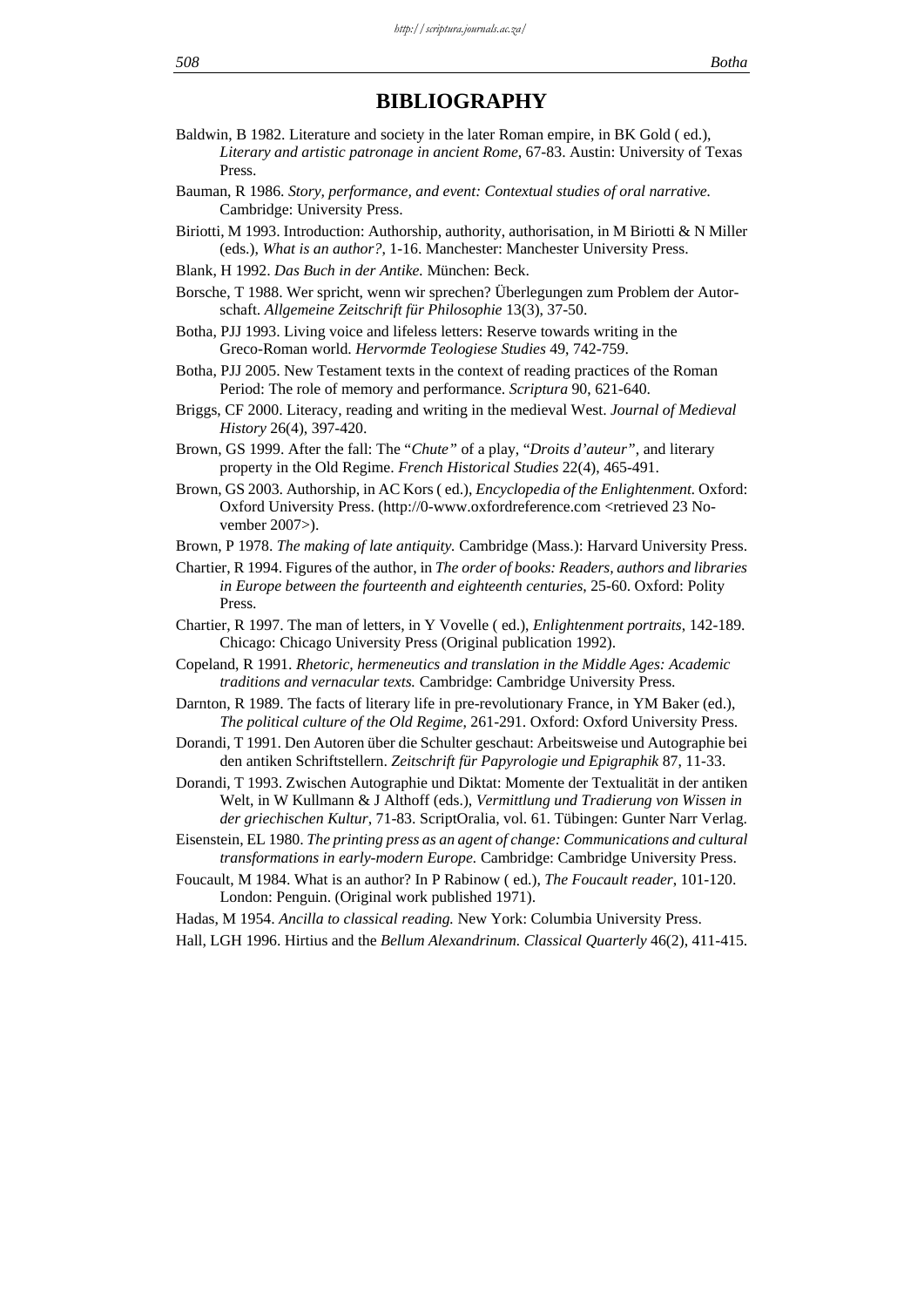Hamesse, J 1999. The Scholastic model of reading, in G Cavallo & R Chartier (eds.), *A history of reading in the West*, 103-119. Oxford: Polity Press.

Harris, WV 1989. *Ancient literacy.* Cambridge (Mass.): Harvard University Press.

- Heath, SB 1982. What no bedtime story means: Narrative skills at home and school. *Language in Society* 11, 49-76.
- Hesse, C 1990. Enlightenment epistemologies and the laws of authorship in revolutionary France, 1777-1793. *Representations* 30, 114-116.
- Janson, T 1964. *Latin prose prefaces: Studies in literary convention.* Stockholm: Almqvist & Wiksell.
- Jaszi, P 1991. Toward a theory of copyright: The metamorphoses of "authorship". *Duke Law Journal* 1991(2), 455-502.
- Lewis, N 1974. *Papyrus in classical antiquity.* Oxford: Clarendon.
- Litman, J 1990. The public domain. *Emory Law Journal* 39(4), 965-1023.
- Loewenstein, J 1985. The script in the marketplace. *Representations* 12, 101-114.
- Mack, BL 1988. *A myth of innocence: Mark and Christian origins.* Philadelphia: Fortress Press.
- Magnússon, SG 2003. The singularization of history: Social and microhistory within the postmodern state of knowledge. *Journal of Social History* 36(3), 701-735.
- Malina, BJ 2001. *The social gospel of Jesus: The kingdom of God in Mediterranean perspective.* Minneapolis: Fortress.
- Maltby, R 2002. *Tibullus: Elegies. Text, introduction and commentary.* Cambridge: Francis Cairns.
- Mansfeld, J 1994. *Prolegomena: Questions to be settled before the study of an author, or a text.* Philosophia Antiqua, vol. 61. Leiden: Brill.
- Olson, DR 1988. Mind and media: The epistemic functions of literacy. *Journal of Communication* 38(3), 27-36.
- Parkes, MB 1993. *Pause and effect: An introduction to the history of punctuation in the West.* Berkeley: University of California Press.
- Piñero, A, & Peláez, J 2003. *The study of the New Testament: A comprehensive introduction.* (DE Orton & P Ellingworth, Trans.). Leiden: Deo Publishing.
- Prentice, W K 1930. How Thucydides wrote his history. *Classical Philology* 25(2), 117-127.
- Price, ME., & Pollack, M 1992. The author in copyright: Notes for the literary critic. *Cardozo Arts and Entertainment Law Journal* 10(2), 703-720.
- Rose, M 1993. *Authors and owners: The invention of copyright.* Cambridge, MA: Harvard University Press.
- Saenger, PH 1997. *Space between words: The origins of silent reading.* Stanford: Stanford University Press.
- Saunders, D., & Hunter, I 1991. Lessons from the "literatory": How to historicise authorship. *Critical Inquiry* 17, 479-509.
- Schmitzer, U 2002. Die Macht über die Imagination: Literatur und Politik unter den Bedingungen des frühen Prinzipats. *Rheinisches Museum für Philologie* 145, 113-135.